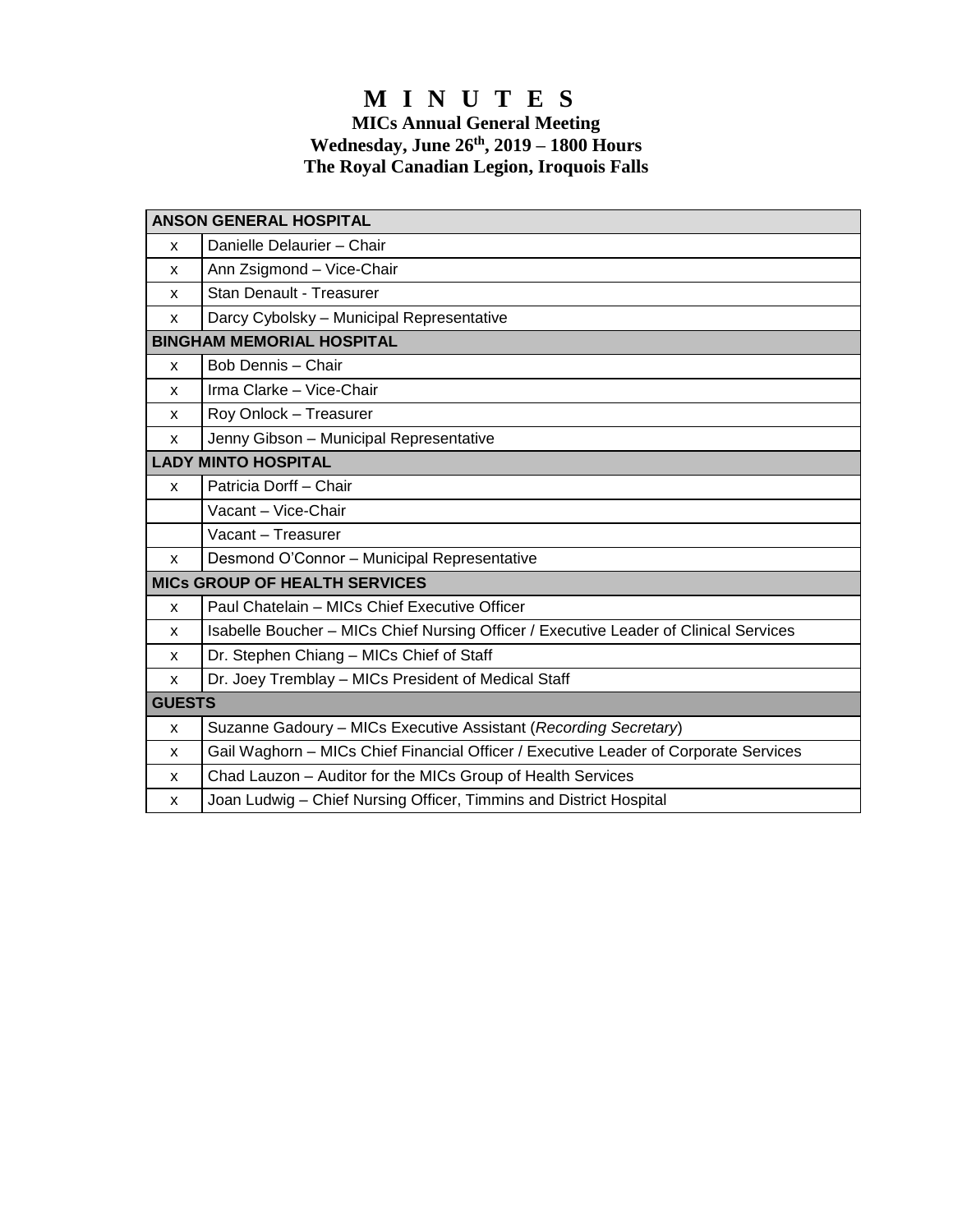### **1. CALL TO ORDER**

D. Delaurier called the meeting to order

### **2. WELCOMING REMARKS OF THE CHAIR**

D. Delaurier welcomed everyone and thanked them for coming out.

### **3. CONFIRMATION OF QUORUM**

It was recorded that there was a quorum.

### **4. NOTICE OF MEETING**

As per Article 3.3 of the Corporate By-Laws, notice of the Annual meeting was published in the Cochrane Times-Post and the Enterprise on June  $12<sup>th</sup>$  and June  $19<sup>th</sup>$ , 2019 and posted on the MICs website on June  $3<sup>rd</sup>$ , 2019.

In addition, notices were e-mailed to all of the Corporate Members on May 23<sup>rd</sup>, 2019.

Therefore we have satisfied the notice requirements for the Annual Meeting of the Corporation as required in the By-laws.

### **5. INTRODUCTION OF THE BOARD MEMBERS**

- D. Delaurier asked the members in attendance to introduce themselves.
- D. Delaurier invited Paul Chatelain to introduce Joan Ludwig, Chief Nursing Officer of Timmins and District Hospital.

# **6. PRESENTATION**

Ms. Ludwig presented on the TDH Ontario Health Team submission.

# **7. MINUTES OF PREVIOUS MEETING**

7.1 Minutes of the MICs Corporation meeting held June 20<sup>th</sup>, 2018 were provided for information.

Chair asked if there were errors or omission.

Hearing none, the Motion was declared.

**THAT** the MICs Board of Directors approve the minutes of the Corporation meeting held June 20<sup>th</sup>, 2018 as presented.

### **8. BUSINESS ARISING FROM MINUTES**

There were no items of business arising from last year's Annual meeting.

### **9. RATIFICATION AND APPROVAL OF BY-LAW CHANGES**

By-law amendments as recommended by legal counsel are supported by the Anson General, Bingham Memorial and Lady Minto Hospital Boards of Directors and presented to the Hospital Corporations for approval as follows: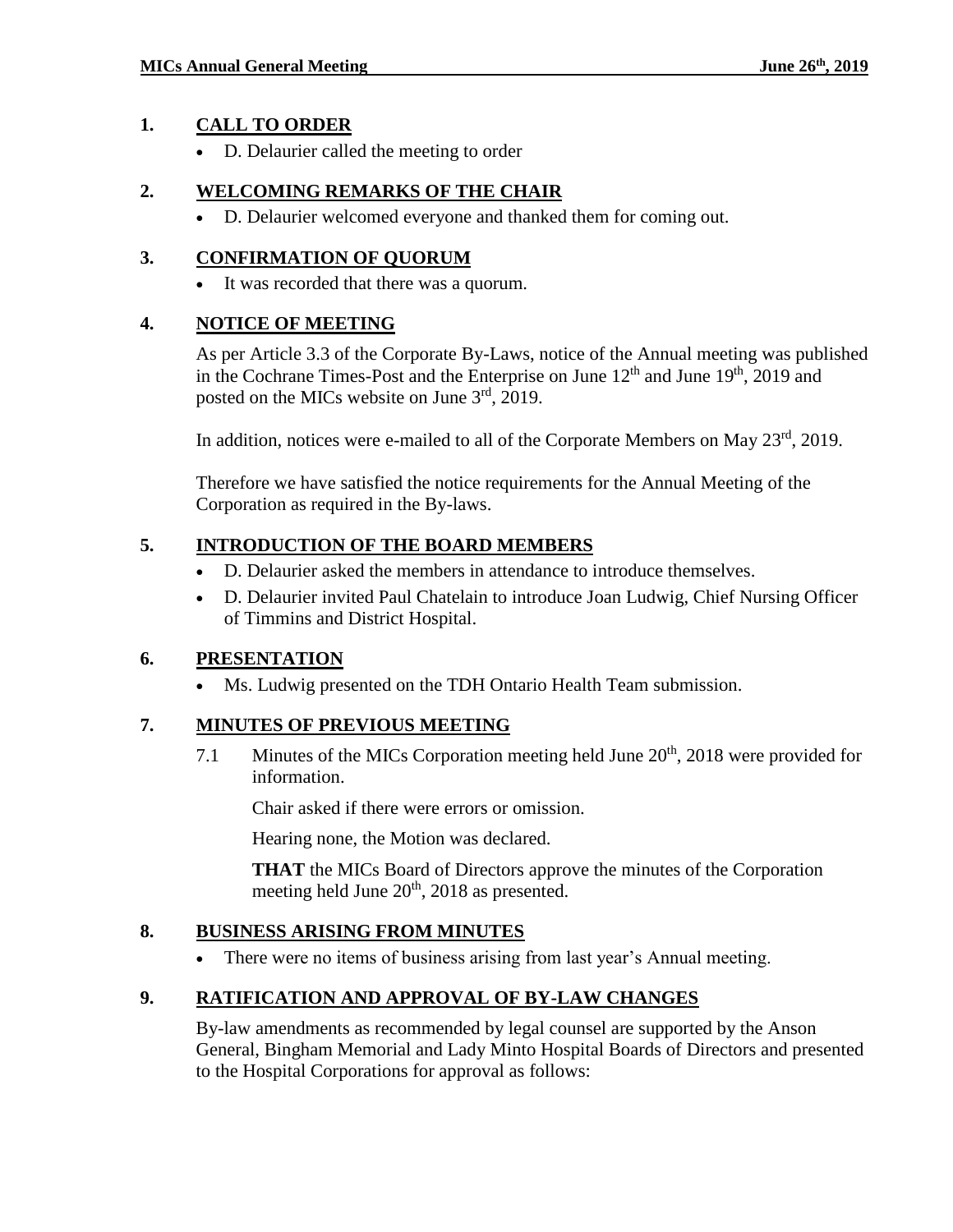### **PREAMBLE**

#### Current Wording:

**WHEREAS** it is the intent of the Hospital to serve the community, and whereas the objects of the Hospital are:

- 1. To establish, equip, staff, maintain, operate a public hospital, including, without limiting the generality of the foregoing, active treatment programs and services, chronic care, community health, emergency services, out-patient services, rehabilitation therapeutic services;
- 2. To operate and maintain laboratories, diagnostic imaging services, research facilities, therapeutic and rehabilitation facilities, and pharmacies or dispensaries;
- 3. To participate in all phases of education pertaining to healthcare, including specifically the education of physicians, dentists, nursing staff and other healthcare personnel;
- 4. To provide such other healthcare services as may be required by the community, including without limitation, the provision of long-term care services and programs and in-home healthcare services and programs, in accordance with all applicable legislation as may be amended from time to time;
- 5. To give care and treatment to the sick;
- 6. To maintain and improve community health; and
- 7. To perform such lawful acts as are deemed necessary or expedient to promote the attainment of these goals.

### Revision:

**WHEREAS** it is the intent of the Hospital to serve the community, and whereas the objects of the Hospital are:

- 1. To establish, equip, staff, maintain, operate a public hospital, including, without limiting the generality of the foregoing, active treatment programs and services, chronic care, community health, emergency services, out-patient services, rehabilitation therapeutic services;
- 2. To operate and maintain laboratories, diagnostic imaging services, research facilities, therapeutic and rehabilitation facilities, and pharmacies or dispensaries;
- 3. To participate in all phases of education pertaining to healthcare, including specifically the education of physicians, dentists, nursing staff and other healthcare personnel;
- 4. To provide such other healthcare services as may be required by the community, including without limitation, the provision of long-term care services and programs and in-home healthcare services and programs, in accordance with all applicable legislation as may be amended from time to time;
- 5. To give care and treatment to the sick;
- 6. To maintain and improve community health; and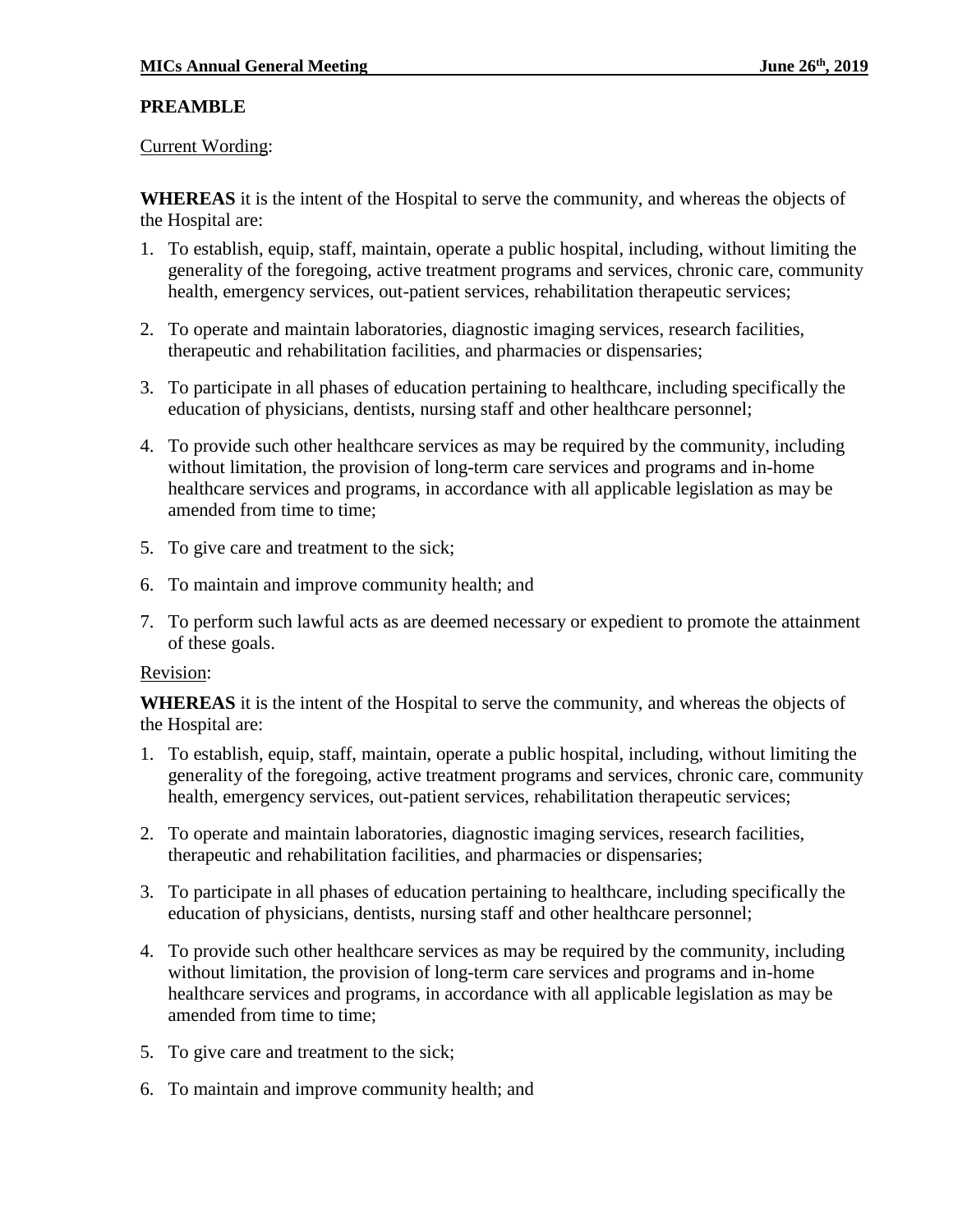- 7. To perform such lawful acts as are deemed necessary or expedient to promote the attainment of these goals.
- 8. To guarantee access to quality programs and services at Villa Minto in both official languages on a permanent basis according to its French language services designation under the *French Language Services Act*.

Motion:

Moved by: R. Onlock Seconded by: I. Clarke

Be it resolved,

**THAT** the Corporations of Bingham Memorial Hospital, Anson General Hospital and Lady Minto Hospital approve the By-law amendment as presented.

Carried.

### **ARTICLE 1 DEFINITIONS AND INTERPRETATION**

#### Current Wording:

#### **1.1 Definitions**

In this By-law, the following words and phrases shall have the following meanings, respectively:

(ff) "**Legislation**" means relevant statutes and regulations that govern the provision of health care to patients of the Corporation, including without limitation the *Broader Public Sector Accountability Act*, 2010, the *Child and Family Services Act* (Ontario), the *Commitment to the Future of Medicare Act* (Ontario), the *Corporations Act* (Ontario), the *Dentistry Act* (Ontario), the *Excellent Care for All Act* (Ontario), the *Freedom of Information and Protection of Privacy Act* (Ontario), the *Health Care Consent Act*  (Ontario), the *Health Insurance Act* (Ontario), the *Local Health System Integration Act*  (Ontario), the *Medicine Act* (Ontario), the *Mental Health Act* (Ontario), the *Midwifery Act*  (Ontario), the *Not-for-Profit Corporations Act*, 2010 (Ontario), the *Nursing Act* (Ontario), the *Occupational Health and Safety Act* (Ontario), the *Personal Health Information Protection Act* (Ontario), the *Public Hospitals Act* (Ontario), the *Quality of Care Information Protection Act*, 2004 (Ontario), the *Regulated Health Professions Act*  (Ontario), the *Substitute Decisions Act* (Ontario), and the *Workplace Safety and Insurance Act* (Ontario)

### Revision:

### **1.1 Definitions**

In this By-law, the following words and phrases shall have the following meanings, respectively:

(ff) "**Legislation**" means relevant statutes and regulations that govern the provision of health care to patients of the Corporation, including without limitation the *Broader Public Sector Accountability Act*, 2010, the *Child and Family Services Act* (Ontario), the *Commitment to the Future of Medicare Act* (Ontario), the *Corporations Act* (Ontario), the *Dentistry Act* (Ontario), the *Excellent Care for All Act* (Ontario), the *Freedom of*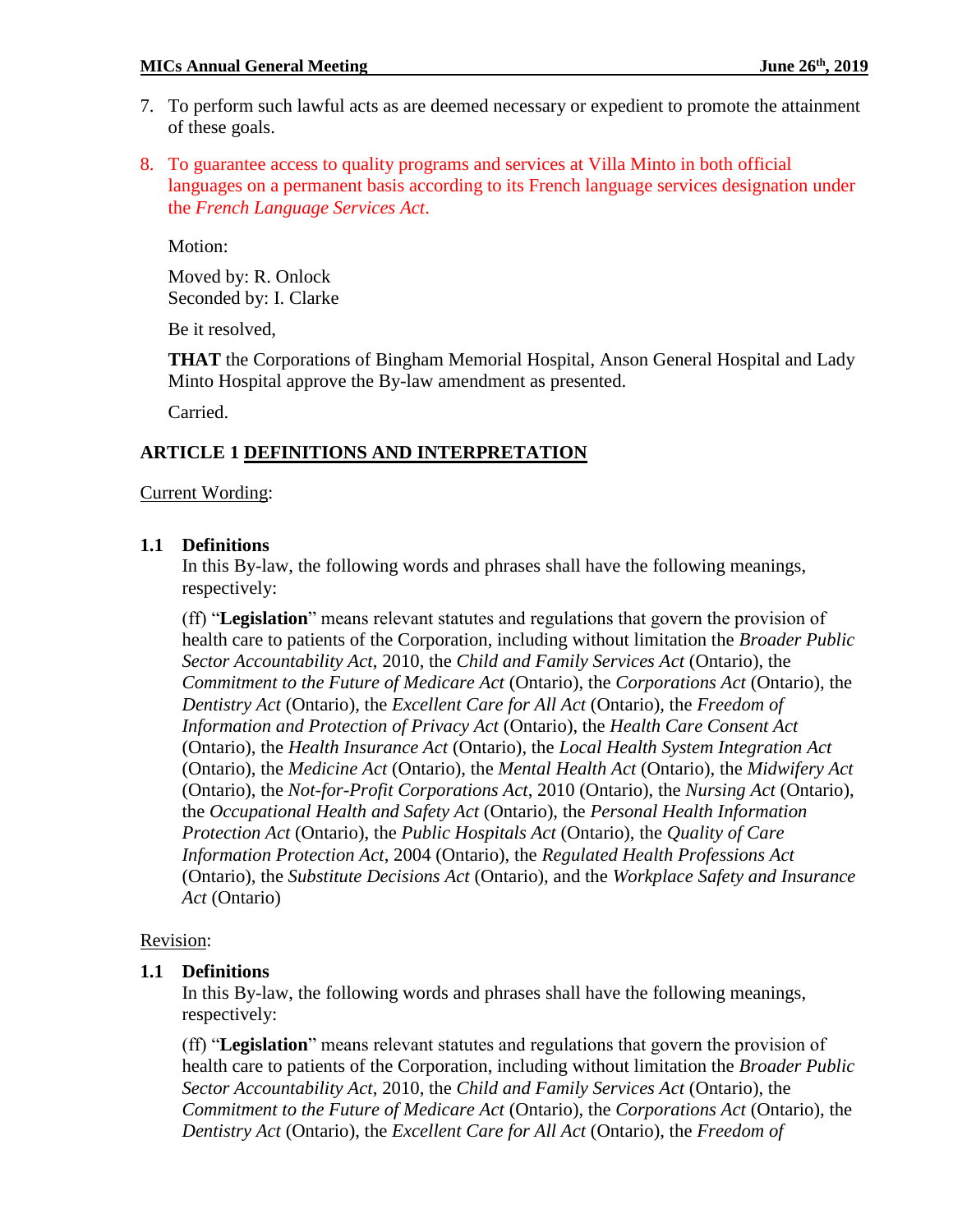*Information and Protection of Privacy Act* (Ontario), the *Health Care Consent Act*  (Ontario), the *Health Insurance Act* (Ontario), the *Local Health System Integration Act*  (Ontario), the *Medicine Act* (Ontario), the *Mental Health Act* (Ontario), the *Midwifery Act*  (Ontario), the *Not-for-Profit Corporations Act*, 2010 (Ontario), the *Nursing Act* (Ontario), the *Occupational Health and Safety Act* (Ontario), the *Personal Health Information Protection Act* (Ontario), the *Public Hospitals Act* (Ontario), the *Quality of Care Information Protection Act*, 2004 (Ontario), the *Regulated Health Professions Act*  (Ontario), the *Substitute Decisions Act* (Ontario), and the *Workplace Safety and Insurance Act* (Ontario), *the French Language Services Act*

Motion:

Moved by: A. Zsigmond Seconded by: J. Gibson

Be it resolved,

**THAT** the Corporations of Bingham Memorial Hospital, Anson General Hospital and Lady Minto Hospital approve the By-law amendment as presented.

Carried.

# **ARTICLE 4 BOARD OF DIRECTORS**

Current Wording:

### **4.3 Corporation Board Composition**

- (a) The Directors of the Corporation shall supervise the management of the activities and affairs of the Corporation.
- (b) The Board of Directors shall be comprised of the following Directors:
	- (i) Elected Voting Directors Three (3) persons elected by the Members of the Corporation from the Catchment Area for respective terms not to exceed three (3) years.
	- (ii) Ex-Officio Voting Directors One (1) ex-officio Director selected, following the Board's consideration of the Mayor's recommendation, from amongst the elected members of the Municipal Council.
	- (iii) Ex-Officio Non-Voting Partner Directors The eight (8) voting directors of the other MICs Hospital Corporations
	- (iv) Ex-Officio Non-Voting MICs Officers
		- (1) The Chief Executive Officer;
		- (2) The Chief of Staff;
		- (3) The MICs President of Medical Staff; and
		- (4) The Chief Nursing Executive.
- (c) The ex-officio non-voting Directors shall hold office until their successors are appointed and each appointment must be confirmed yearly.

### Revision:

### **4.3 Corporation Board Composition**

(a) The Directors of the Corporation shall supervise the management of the activities and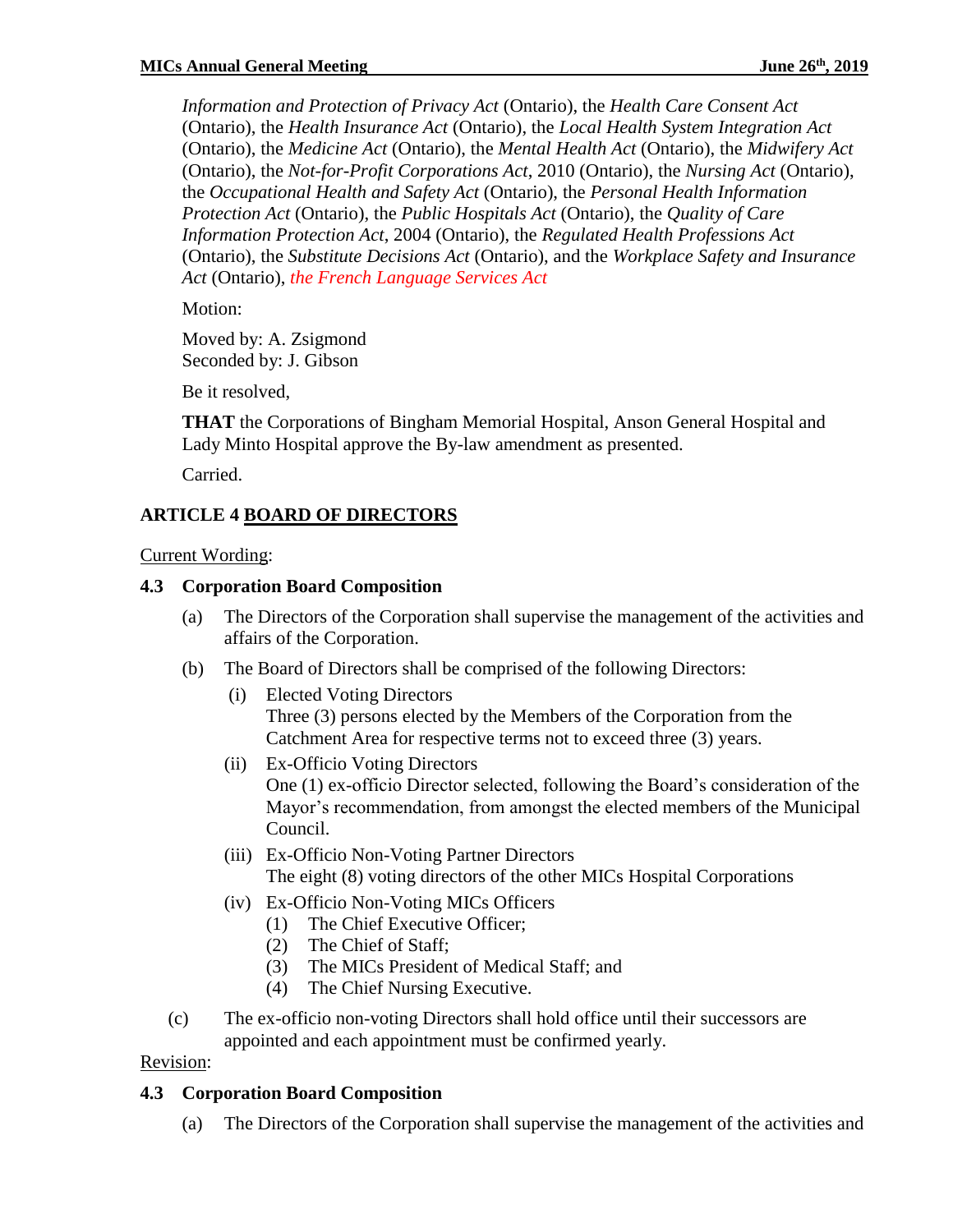affairs of the Corporation.

- (b) The Board of Directors shall be comprised of the following Directors:
	- (i) Elected Voting Directors Three (3) persons elected by the Members of the Corporation from the Catchment Area for respective terms not to exceed three (3) years.
	- (ii) Ex-Officio Voting Directors One (1) ex-officio Director selected, following the Board's consideration of the Mayor's recommendation, from amongst the elected members of the Municipal Council.
	- (iii) Ex-Officio Non-Voting Partner Directors The eight (8) voting directors of the other MICs Hospital Corporations
	- (iv) Ex-Officio Non-Voting MICs Officers
		- (1) The Chief Executive Officer;
		- (2) The Chief of Staff;
		- (3) The MICs President of Medical Staff; and
		- (4) The Chief Nursing Executive.
- (c) The ex-officio non-voting Directors shall hold office until their successors are appointed and each appointment must be confirmed yearly.
- (d) In order to reflect the bilingual nature of the catchment area, the elected membership of the LMH Board of Directors will include a minimum of 40% representation from the Francophone community.

Motion:

Moved by: P. Dorff Seconded by: R. Onlock

Be it resolved,

**THAT** the Corporations of Bingham Memorial Hospital, Anson General Hospital and Lady Minto Hospital approve the By-law amendment as presented.

Carried.

### **ARTICLE 4 BOARD OF DIRECTORS**

#### Current Wording:

#### **4.9 Duties and Responsibilities of the Board**

The Board shall govern the Corporation and supervise the management of the activities and affairs of the Corporation. In doing so, the Board shall discharge the following responsibilities of the Board:

- (m) Language and Culture
	- (i) Respect the cultural, linguistic, religious and ethnic characteristics of the communities served;
	- (ii) Ensure services are provided in the predominate languages within the Community recognizing that the working language of the Hospital is English and services of a translator may be used as required.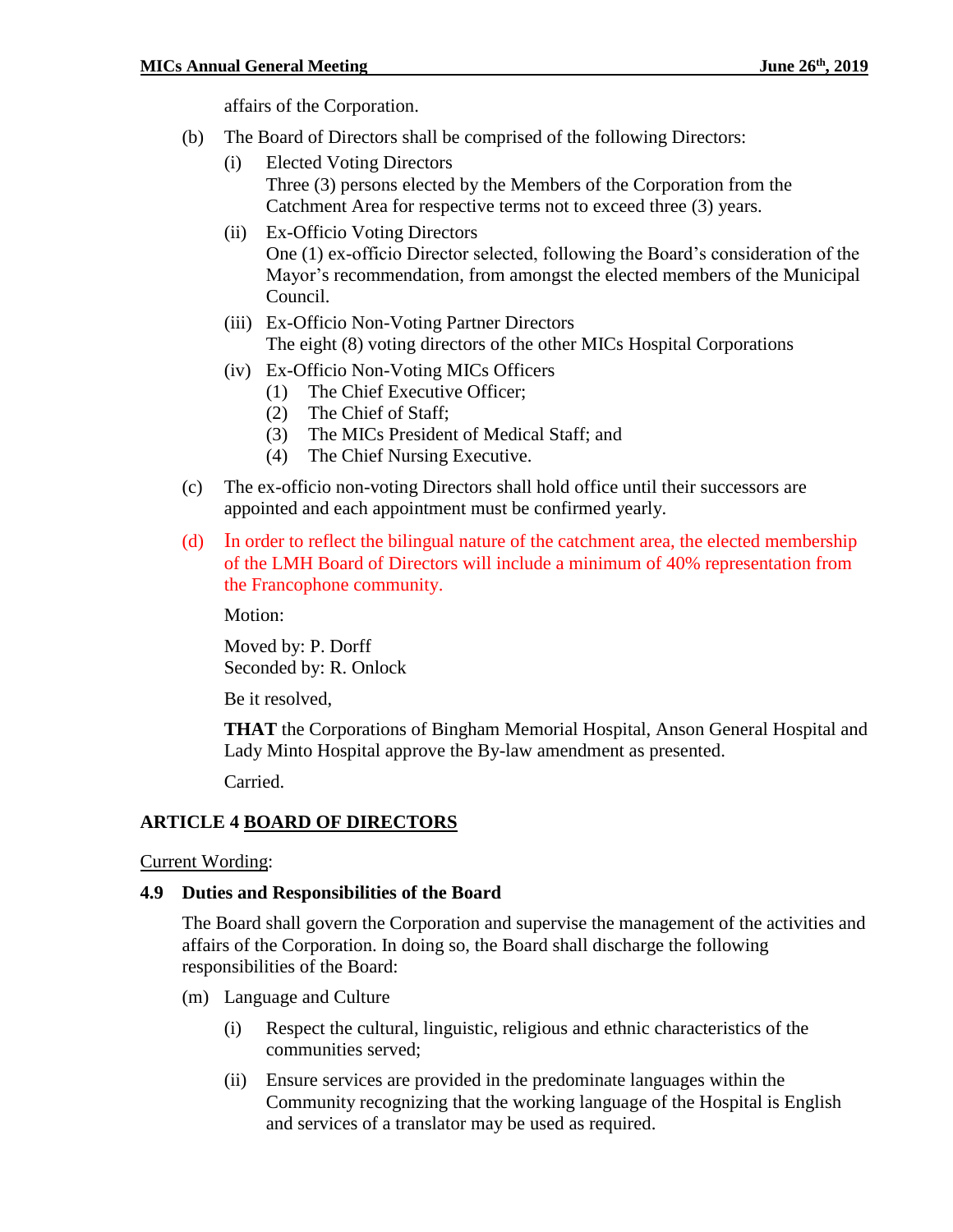(iii) The Hospital recognizes and supports the principle of French-speaking clients accessing health care services in their own language, and, as such, its goal is to provide services in both English and French.

#### Revisions:

#### **4.9 Duties and Responsibilities of the Board**

The Board shall govern the Corporation and supervise the management of the activities and affairs of the Corporation. In doing so, the Board shall discharge the following responsibilities of the Board:

- (m) Language and Culture
	- (i) Respect the cultural, linguistic, religious and ethnic characteristics of the communities served;
	- (ii) Ensure services are provided in the predominate languages within the Community recognizing that the working language of the Hospital is English and services of a translator may be used as required.
	- (iii) The Hospital recognizes and supports the principle of French-speaking clients accessing health care services in their own language, and, as such, its goal is to provide services in both English and French. For Villa Minto which is designated under the *French Language Services Act*, the LMH Board of Directors and the Chief Executive Director are responsible for ensuring the delivery of quality French language services.
	- (iv) A French Language Services Committee will oversee the development of a plan for the provision of French language services in accordance to its mandate and the Corporation's French Language Services Policy. The LMH Board of Directors ensures the implementation of the French Language Services Policy.
	- (v) Villa's Minto French language services annual report, mandated by the Ministry of Health and Long-Term Care, approved by the LMH Board of Directors, shall be presented at the Annual General Meeting.

#### Motion:

Moved by: D. Cybolsky Seconded by: J. Gibson

Be it resolved,

That the Corporations of Bingham Memorial Hospital, Anson General Hospital and Lady Minto Hospital approve the by-law amendments as presented.

Carried.

### **ARTICLE 7 COMMITTEES OF THE BOARD**

Current Wording:

#### **7.1 Establishment of Committees**

- (a) The Committees of the Board shall be:
	- (i) Audit/Finance Committee;
	- (ii) Executive Committee;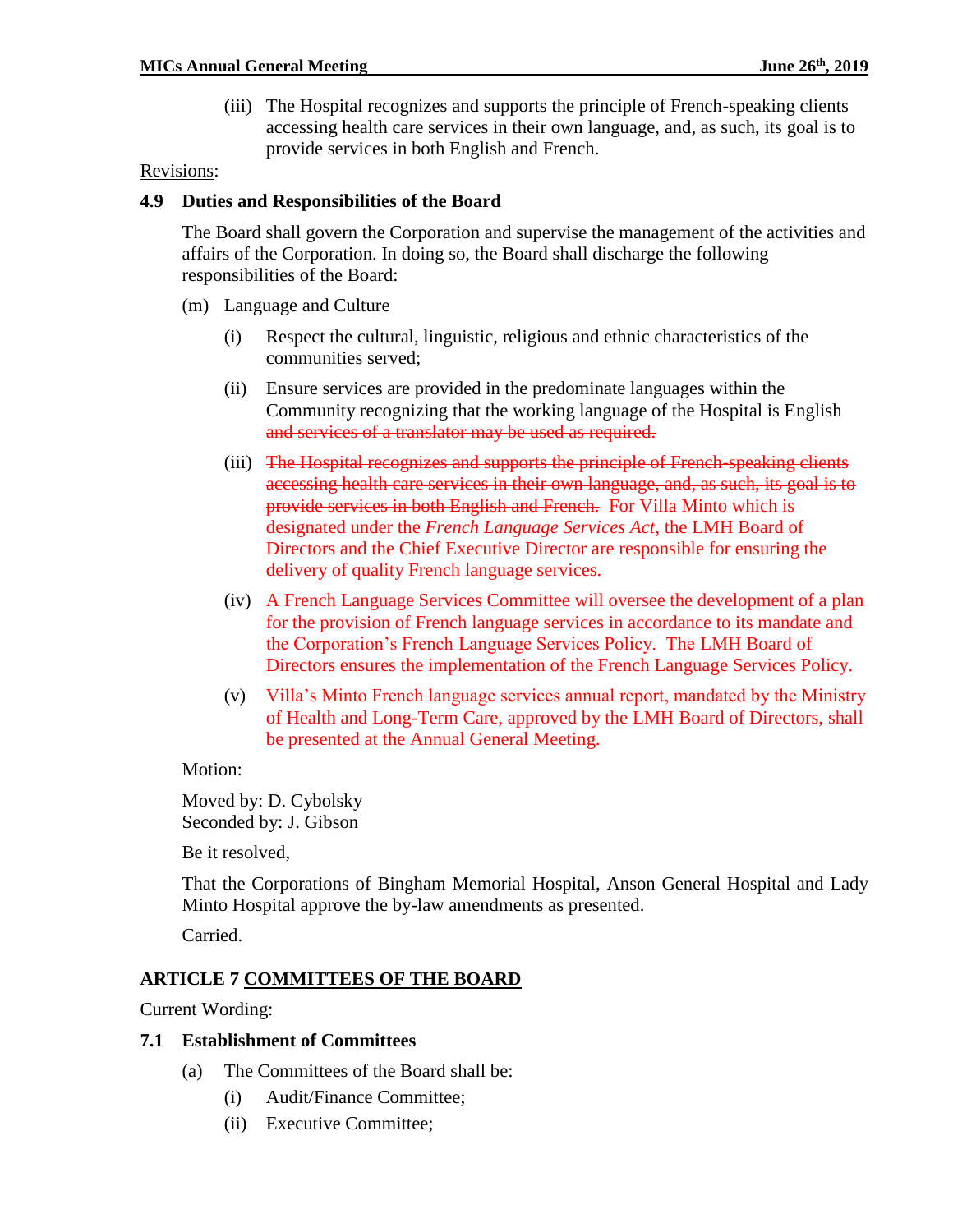- (iii) Medical Advisory Committee;
- (iv) Quality Committee; and
- (v) such other committees (hereinafter referred to as "Special Committees") as it determines are necessary for the execution of the Board's responsibilities.
- (b) The Board may conduct the duties and responsibilities of any or all of the Board Committees, except for the Medical Advisory Committee and Quality Committee, as a committee of the whole.

#### Revisions:

#### **7.1 Establishment of Committees**

- (a) The Committees of the Board shall be:
	- (i) Audit/Finance Committee;
	- (ii) Executive Committee;
	- (iii) Medical Advisory Committee;
	- (iv) Quality Committee;
	- (v) Fiscal Advisory Committee; and
	- (vi) such other committees (hereinafter referred to as "Special Committees") as it determines are necessary for the execution of the Board's responsibilities.
- (b) The Board may conduct the duties and responsibilities of any or all of the Board Committees, except for the Medical Advisory Committee and Quality Committee, as a committee of the whole.
- (c) The committees of the LMH Board of Directors will include a minimum of 40% representation from the Francophone community, which is the percentage reflective of the Francophone population of the catchment area.
	- **Corporation Members were invited to ask questions.**

Motion:

Moved by: I. Clarke Seconded by: J. Gibson

Be it resolved,

**THAT** the Corporations of Bingham Memorial Hospital, Anson General Hospital and Lady Minto Hospital approve the By-law amendment as presented.

Carried.

### **10. FRENCH LANGUAGE SERVICES REPORTS**

10.1 Bingham Memorial Hospital

Motion:

Moved by: R. Onlock Seconded by: J. Gibson

Be it resolved,

**THAT** the Bingham Memorial Hospital Board of Directors approve the French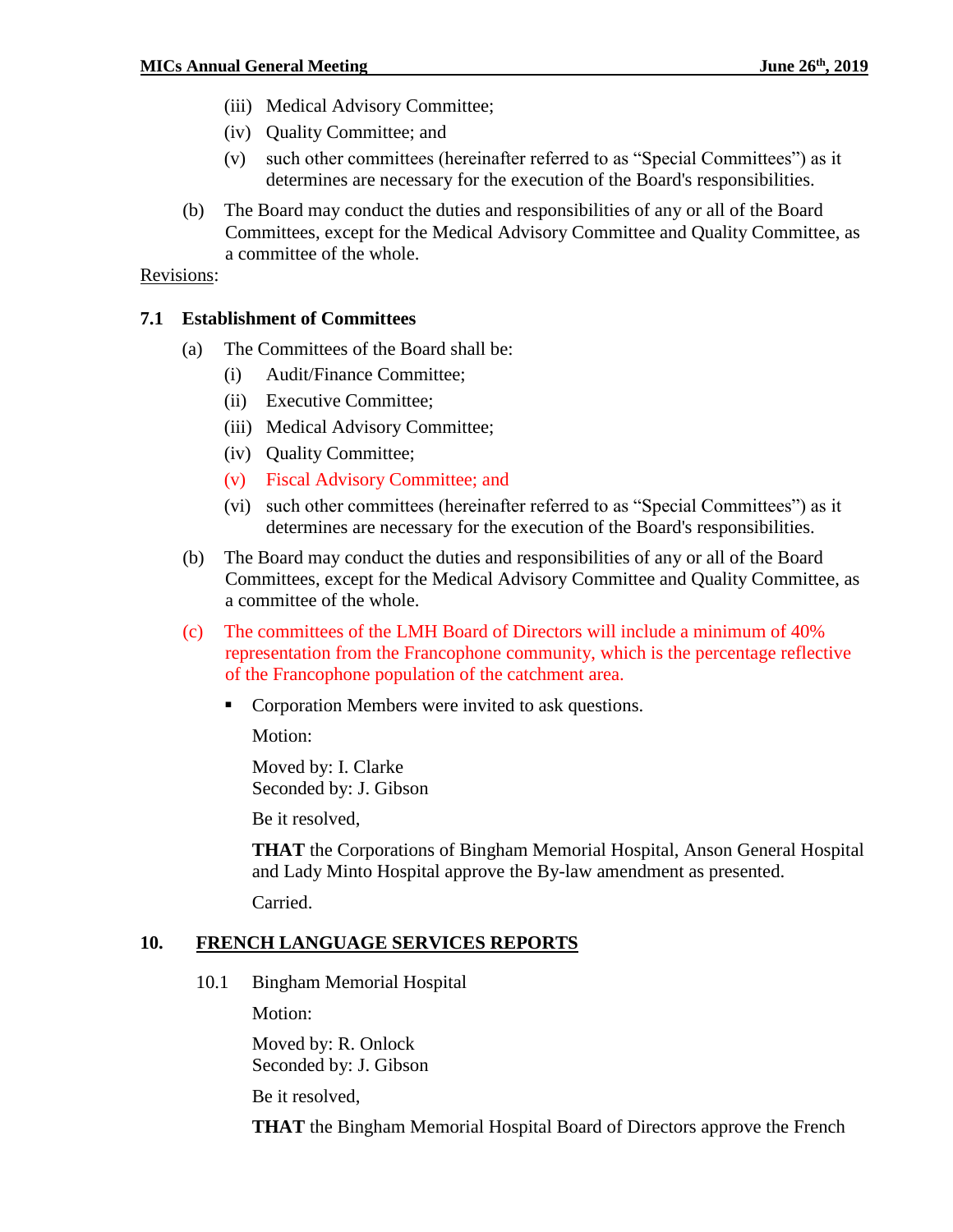Language Services report as presented.

Carried.

10.2 Anson General Hospital

Motion:

Moved by: D. Cybolsky Seconded by: S. Denault

Be it resolved,

**THAT** the Anson General Hospital Board of Directors approve the French Language Services report as presented.

Carried.

10.3 Lady Minto Hospital

Motion:

Moved by: P. Dorff Seconded by: D. O'Connor

Be it resolved,

**THAT** the Lady Minto Hospital Board of Directors approve the French Language Services report as presented.

Carried.

### **11. REPORTS OF THE CHAIRS**

The Chairs' reports were provided in the Annual Report.

### **12. REPORT OF THE CHIEF EXECUTIVE OFFICER**

- The CEO Report was provided in the Annual Report.
- Paul addressed the assembly and highlighted the key achievements of the last fiscal year.
- He welcomed the new board members
- He commented on the Executive team's passion for the MICs Group
- This year, we focussed on person centred care; there is more work to do but we will get there
- We continue to strengthen our relationship with the MOHLTC
- MICs applied and received Exceptional Circumstance Funding and partnered with Honeywell on an energy retrofit project
- All hospitals balanced their budgets this year and met their targets
- Paul thanked the executive team, medical staff and board members for their hard work

### **13. REPORT OF THE CHIEF NURSING OFFICER**

The Chief Nursing Officer's Report was provided in the Annual Report.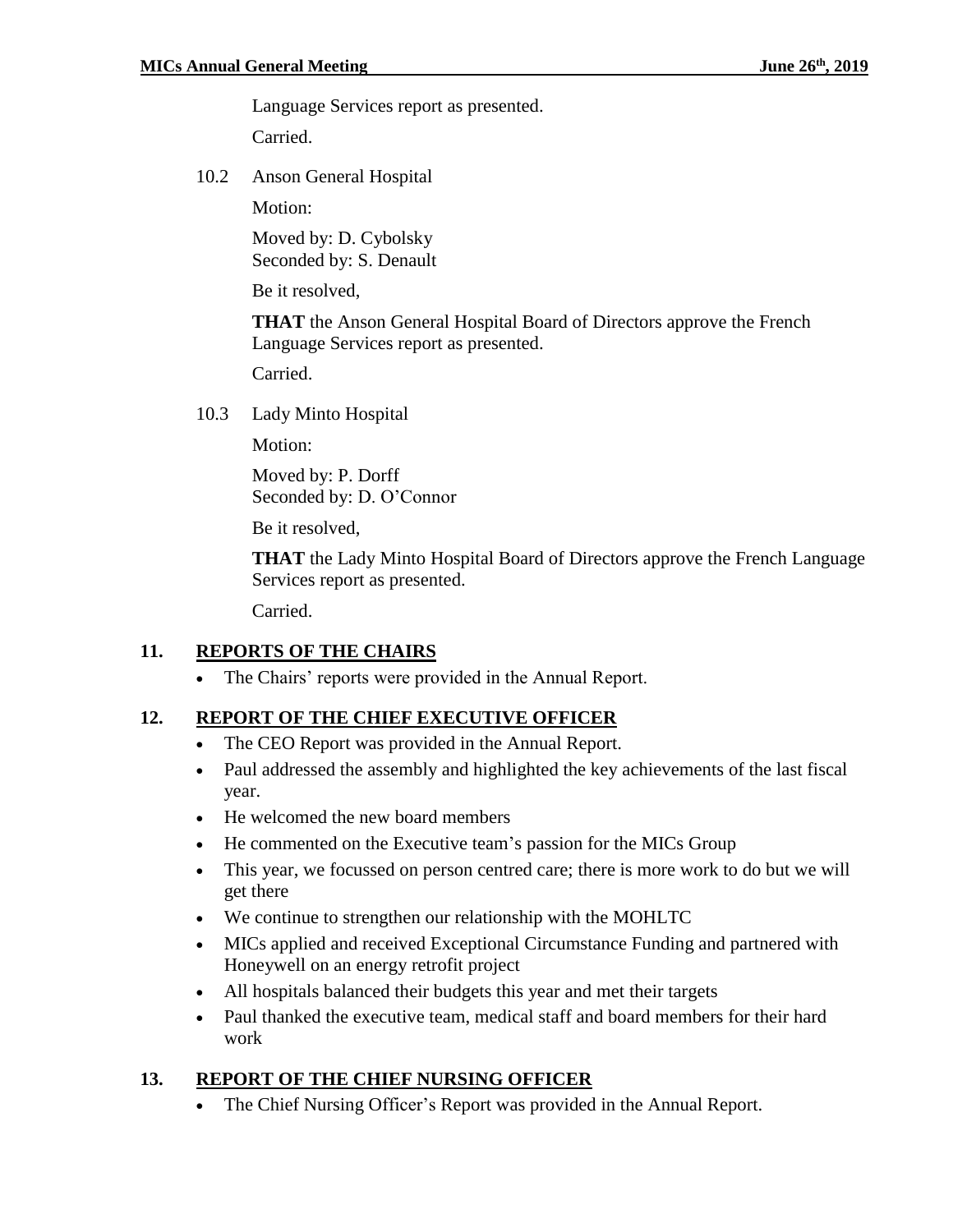### **14. REPORT OF THE CHIEF OF STAFF**

The Chief of Staff's report was provided in the Annual Report.

### **15. REPORT OF THE HOSPITAL AUXILIARY PRESIDENTS**

The Hospital Auxiliary Presidents' reports were provided in the Annual Report.

Motion: That the reports of the Board Chairs, Chief Executive Officer, Chief Nursing Officer, Chief of Staff and Auxiliary Presidents are approved as presented.

Moved by: I. Clarke

Seconded by: D. Cybolsky Carried.

### **16. REPORT OF THE AUDITOR**

Chad Lauzon presented the summary financial statements for the year ending March  $31<sup>st</sup>$ , 2019 for all three sites which were provided for information in the Annual Report.

The Audited Financial Statements are available for viewing on the MICs website.

Motion: approval of the Auditor's Report

Moved by: S. Denault Seconded by: B. Dennis

Be it resolved,

**THAT** the MICs Board of Directors approve the Auditor's Reports for Anson General Hospital, South Centennial Manor, Bingham Memorial Hospital, Lady Minto Hospital and Villa Minto ending March  $31<sup>st</sup>$ , 2019 as presented.

Carried.

### **17. APPOINTMENT OF AUDITOR**

Motion:

Moved by: S. Denault Seconded by: D. O'Connor

Be it resolved,

**THAT** Baker Tilly HKC, Chartered Accountants be re-appointed as the auditors for the fiscal year 2019-2020 as recommended by the MICs Audit and Finance Committee.

Carried.

# **18. ELECTION OF GOVERNORS TO THE BOARD**

• The Nominating Committee recommends the following: Bob Dennis be re-elected to the BMH Board of Governors for a one-year term

Irma Clarke be re-elected to the BMH Board of Governors for a three-year term

There being no other Nominations, the following motion was proposed:

**THAT** the slate of nominations be approved by acclamation.